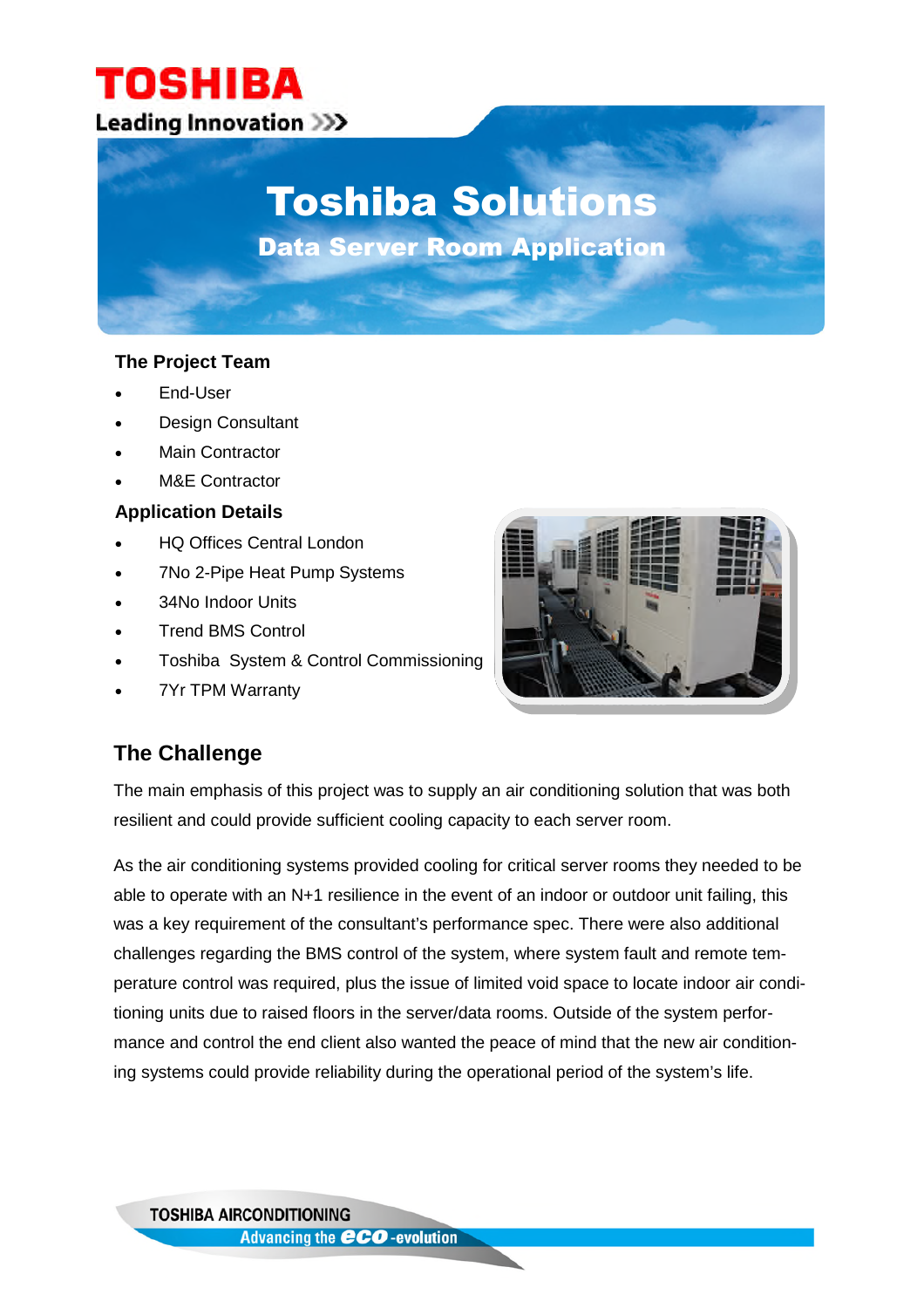### **TOSHIBA Leading Innovation >>>**

## Toshiba Solutions Data Server Room Application

### **The Solution**

As detailed in the project challenge Toshiba had a number of application issues to overcome in the design of our air conditioning system, ranging from capacity back up and BMS control of the system to indoor unit selection type and system longevity.

To overcome these challenges Toshiba selected the energy efficient SMMSi heat pump VRF system providing **SEER/SCOP ratings of 6.37/5.02**. The capacity of the VRF systems was oversized to provide N+1 capacity, as Toshiba have the ability to continue to run the outdoor units even if a compressor failure due to the unique dual twin rotary compressor technology, whereby each outdoor unit has three individually controlled compressors. To over come the issue of the restricted void space and to make sure units were not located above critical servers where any potential condensate leaks could cause fatal damage to them, floor mounted cabinet style indoor units were used. These units also helped with air distribution as the air is discharged from the top of the unit.

With regards to the BMS control of the air conditioning systems where connection was required onto the existing Trend controls platform, Toshiba selected their **Black Pear** controls solution to connect to this. This solution also provided the added benefit to the end user that in the event of the BMS controls failing the system could still be controlled via the Black Pear as it also acts as a central control device for the air conditioning system.

Finally to demonstrate that the product selected was reliable and that the client would have the knowledge that the system would remain operational in years to come, Toshiba (with a failure rate of **0.03%)** gave the client a 7yr parts and labour allowance on this project.

| <b>Total Project Cooling Output</b>                                                           | ۰ | 478.00 | 358.50   | 299.00  | 119.50  |             |
|-----------------------------------------------------------------------------------------------|---|--------|----------|---------|---------|-------------|
| Total Comprissor & Outdoor Fan Power Consumption                                              | w | 138.90 | 68.23    | 35.15   | 14.00   |             |
| Overall Energy Efficiency Ratio                                                               |   | 3.44   | 6.35     | 7.43    | 800     | <b>SEER</b> |
| <b>Load Profile - Unknown</b>                                                                 |   | 25%    | 25%      | 25%     | 25%     | 6.03        |
| Load Profile - General Office Type Accommodation                                              |   | 12%    | 32%      | 36%     | 20%     | 6.37        |
| <b>Load Profile ESEER - User Defined</b>                                                      |   | з<br>× | 33<br>×. | 41<br>м | 25<br>× | 6.73        |
|                                                                                               |   |        |          |         |         |             |
|                                                                                               |   |        |          |         |         |             |
| <b>Total Project Heating Output</b>                                                           | a | 306.40 | \$60.60  | 267.30  | 133.65  |             |
| Total Compressor & Outdoor Fan Power Consumption                                              | w | 138.00 | R1 dR    | 48:32   | 23.06   |             |
| Overall Energy Efficiency Ratio                                                               |   | 3.10   | 4.87     | 5.54    | 5.80    | <b>SCOP</b> |
| <b>Load Profile - Unknown</b>                                                                 |   | 25%    | 25%      | 25%     | 25%     | 4.78        |
| Seasonal Co-effient of Performance (SCOP)<br>Lead Profile - General Office Type Accommodation |   | 12%    | 32%      | 30%     | 20%     | 5.02        |

**TOSHIBA AIRCONDITIONING Advancing the CCO-evolution**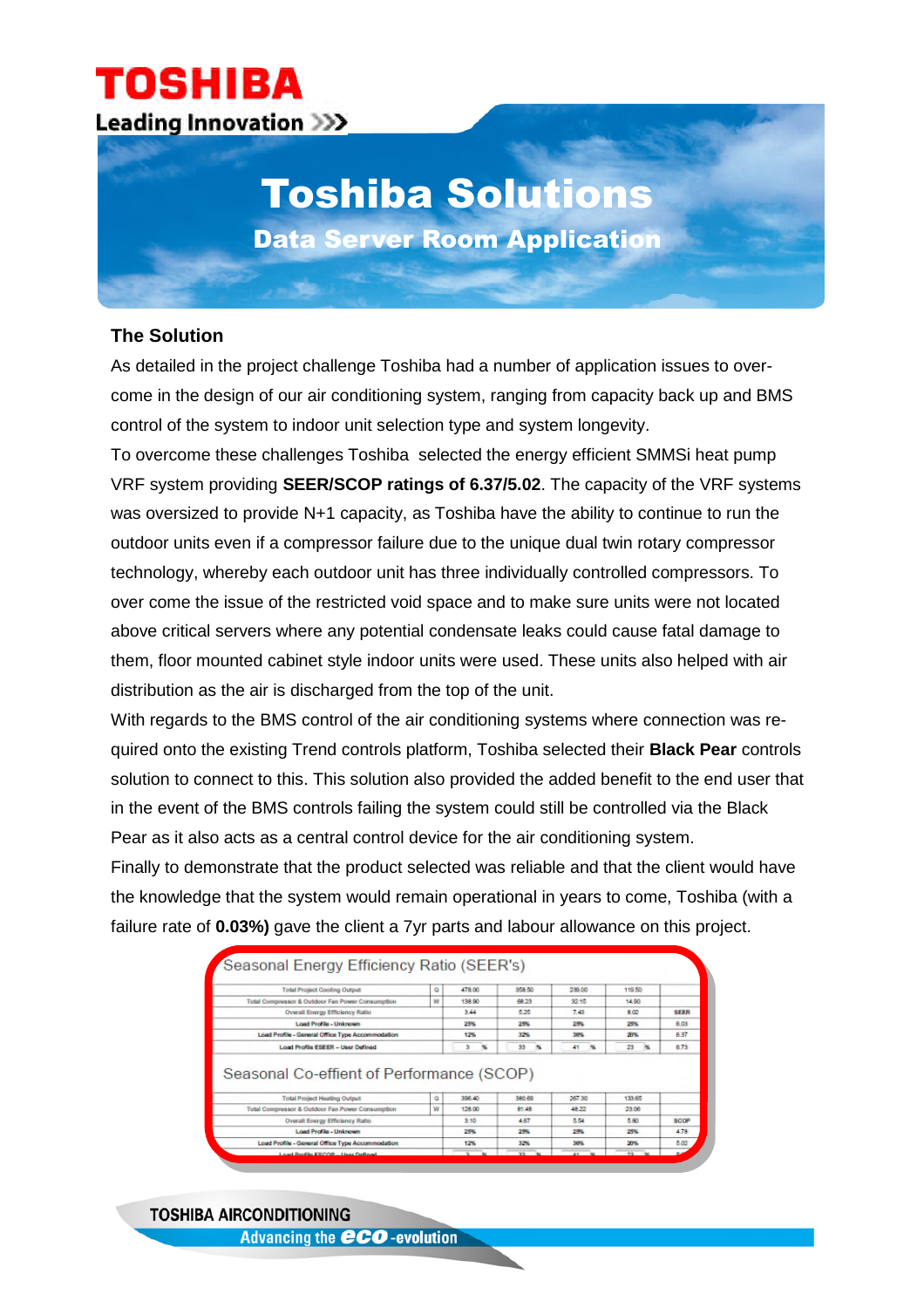### **TOSHIBA** Leading Innovation >>>.

## Toshiba Solutions

Data Server Room Application

### **How it all Works**



#### **Toshiba SMMSi VRF Heat Pump System**

Toshiba's leading innovation 2-Pipe VRF Heat Pump systems were utilised to provide both energy efficient SEER/SCOP figures and also provide the ability of the system to operate even if a compressor fails to provide system capacity. This is achieved by using unique twin rotary inverter controlled compressor technology. As a result by increasing the capacity size of the outdoor units, N+1 was achieved without the need to double the outdoor unit foot print. In total Toshiba installed

5 x MMY-AP2614HT8-PE, 1 x MMY-AP2414HT8-PE & 1 x MMY-MAP1604HT8-PE systems

#### **MMF-AP0564H-E**

To over-come the void height issue and not being able to have air conditioning units installed over the top of the data servers, plus the restrictions on floor space, Toshiba were able to offer the Floor Mounted Cabinet Unit. With a height and depth of only 1750mm & 390mm respectively this unit provided the ideal solution to these issues. The units also provide excellent top air distribution that enables the air flow to blow directly across the data servers. In total 26 Floor Cabinet units were installed ranging from 8 to 16kW cooling capacity.





#### **RBC-BPT1 - Black Pear Trend Control**

The specified controls platform for this project was Trend BMS protocol. Toshiba's new Black Pear controls interface was therefore selected, this controls interface comes in a number of alternative controls protocols including Trend, Modbus & also BACNet. The controller is simple to set up and address. The added advantages that the end-user gains from this BMS interface is that it can also be used as a simple central controller in the event of the BMS failing.

#### **Toshiba 7yr TPM Warranty**

In addition to the air conditioning equipment selected to meet the requirements of the consultants specification, in support of the quality claims on the Toshiba equipment the end-user was provided with a 7yr TPM Warranty. As part of this 7yr warranty offering Toshiba supplied both air conditioning and controls system commissioning support with all commissioning documents being checked and signed off by our Technical Support Team.



**TOSHIBA AIRCONDITIONING Advancing the CCO-evolution**